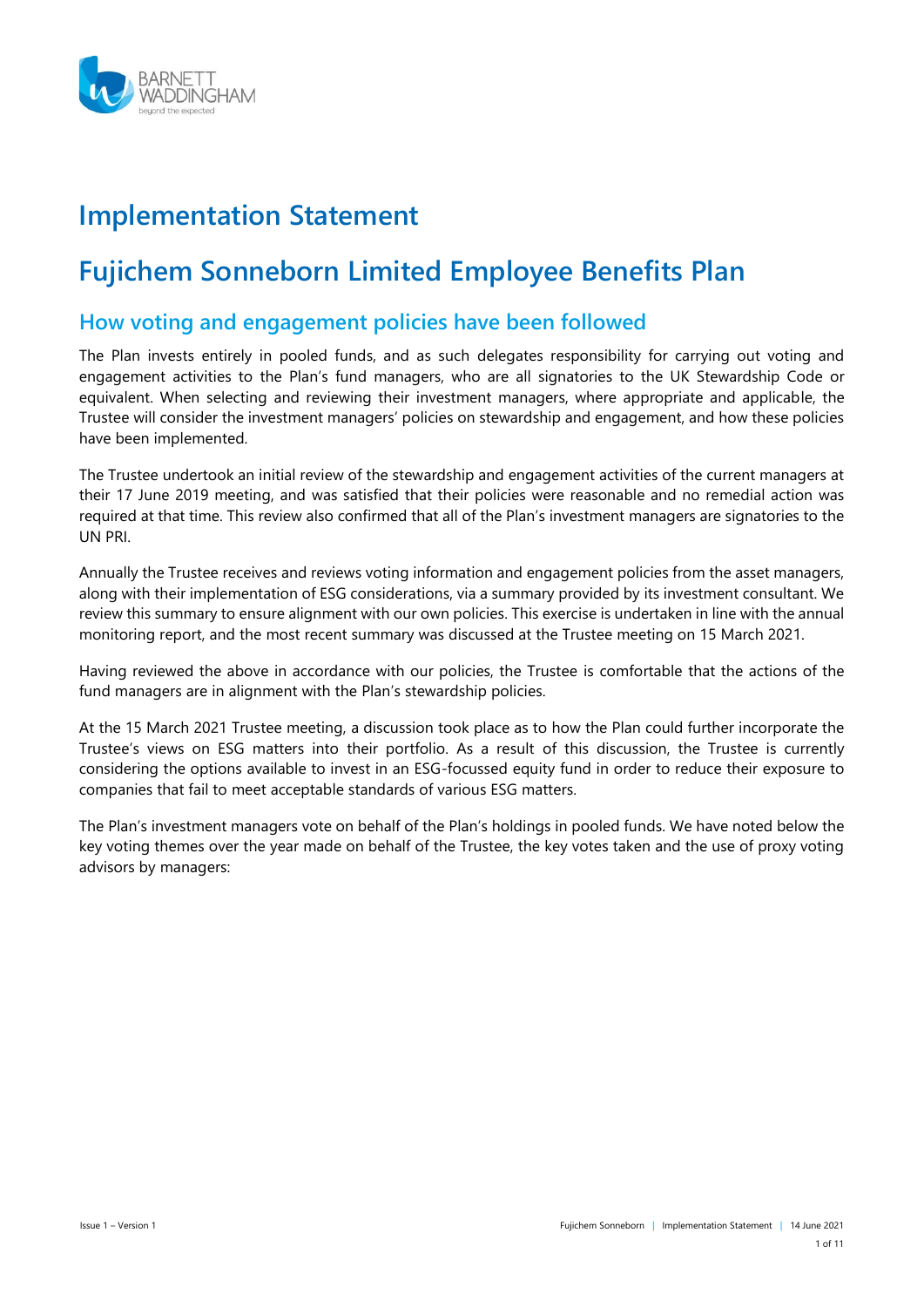

## **Voting Data**

| <b>Manager</b>                                                                                                                    |                                        |                                     | <b>Legal and General Investment Management</b> |                                   |                                  |                           | <b>Columbia</b><br><b>Threadneedle</b><br><b>Investments</b>                                                  |
|-----------------------------------------------------------------------------------------------------------------------------------|----------------------------------------|-------------------------------------|------------------------------------------------|-----------------------------------|----------------------------------|---------------------------|---------------------------------------------------------------------------------------------------------------|
| <b>Fund name</b>                                                                                                                  | Global<br>Emerging<br>Markets<br>Index | Asia Pacific<br>exJap Eqty<br>Index | Japan Equity<br>Index                          | Europe (ex<br>UK) Equity<br>Index | North<br>America<br>Equity Index | <b>UK Equity</b><br>Index | Dynamic Real<br>Return Fund                                                                                   |
| <b>Structure</b>                                                                                                                  |                                        |                                     |                                                | Pooled                            |                                  |                           |                                                                                                               |
| <b>Ability to influence</b><br>voting behaviour of<br>manager                                                                     |                                        |                                     |                                                | behaviour.                        |                                  |                           | The pooled fund structure means that there is limited scope for the Trustee to influence the manager's voting |
| <b>Number of company</b><br>meetings the<br>manager was eligible<br>to vote at over the<br>year                                   | 5,139                                  | 703                                 | 551                                            | 686                               | 794                              | 943                       | 358                                                                                                           |
| Number of<br>resolutions the<br>manager was eligible<br>to vote on over the<br>year                                               | 44,755                                 | 5,150                               | 6,518                                          | 11,412                            | 9,495                            | 12,574                    | 4,659                                                                                                         |
| Percentage of<br>resolutions the<br>manager voted on                                                                              | 99.82%                                 | 100.00%                             | 100.00%                                        | 99.89%                            | 100.00%                          | 100.00%                   | 98.8%                                                                                                         |
| Percentage of<br>resolutions the<br>manager abstained<br>from                                                                     | 1.37%                                  | 0.02%                               | 0.00%                                          | 0.53%                             | 0.04%                            | 0.01%                     | 2.4%                                                                                                          |
| Percentage of<br>resolutions voted<br>with management,<br>as a percentage of<br>the total number of<br>resolutions voted on       | 82.58%                                 | 77.81%                              | 86.08%                                         | 84.21%                            | 71.79%                           | 92.94%                    | 91.3%                                                                                                         |
| Percentage of<br>resolutions voted<br>against<br>management, as a<br>percentage of the<br>total number of<br>resolutions voted on | 16.05%                                 | 22.17%                              | 13.92%                                         | 15.26%                            | 28.17%                           | 7.05%                     | 6.3%                                                                                                          |
| Percentage of<br>resolutions voted<br>contrary to the<br>recommendation of<br>the proxy advisor                                   | 0.04%                                  | 0.16%                               | 0.21%                                          | 0.40%                             | 0.32%                            | 0.80%                     | n/a                                                                                                           |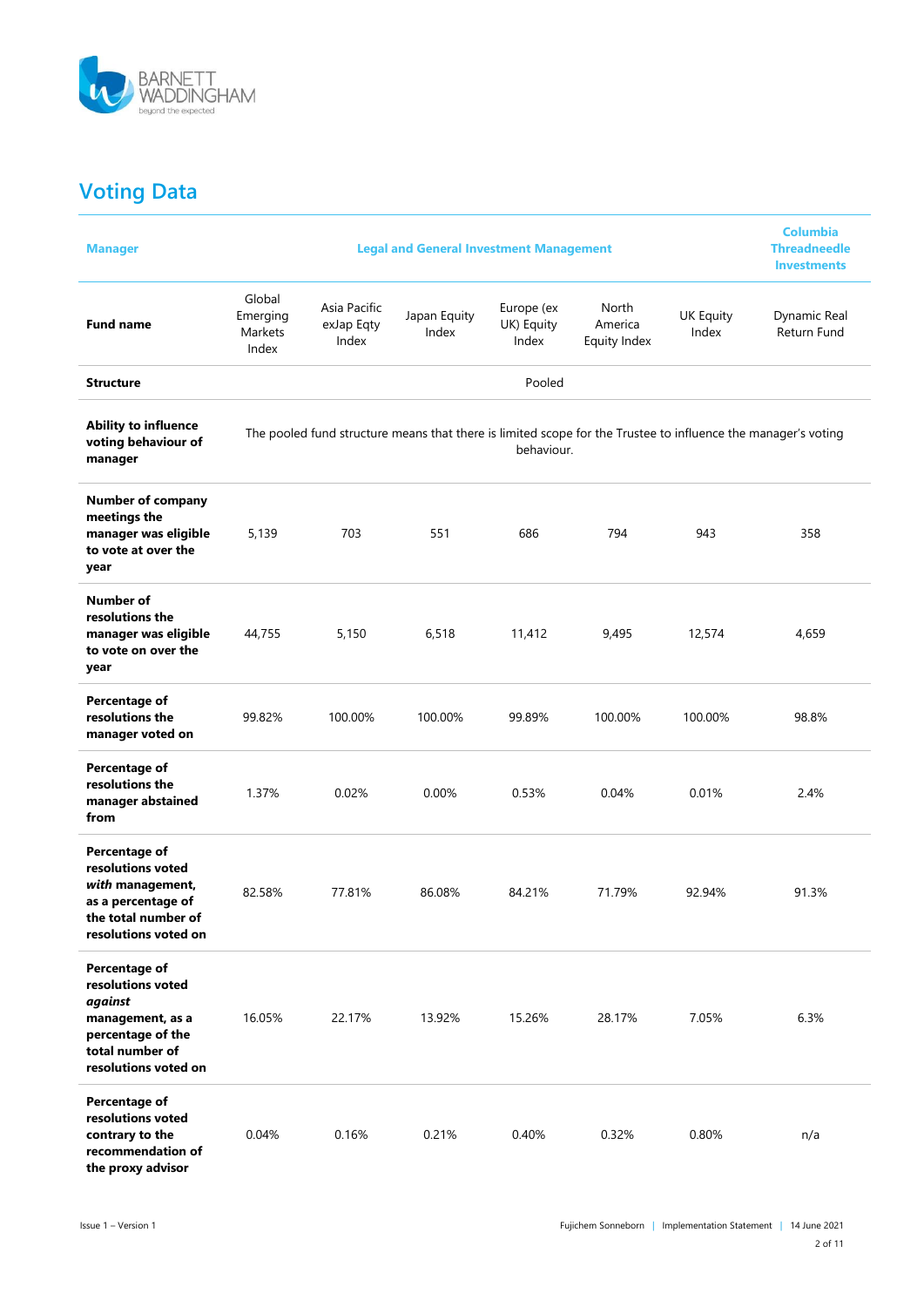

## **Significant votes**

For the first year of implementation statements, we have delegated to the investment managers to define what a "significant vote" is. A summary of the data they have provided is set out below.

#### **LGIM, Global Emerging Markets Index**

|                                                                                                                            | <b>Vote</b>                                                                                                                                                                                                                                                                                                                                                                                                                                                                                                                                                                                                                                                                     |  |
|----------------------------------------------------------------------------------------------------------------------------|---------------------------------------------------------------------------------------------------------------------------------------------------------------------------------------------------------------------------------------------------------------------------------------------------------------------------------------------------------------------------------------------------------------------------------------------------------------------------------------------------------------------------------------------------------------------------------------------------------------------------------------------------------------------------------|--|
| <b>Company name</b>                                                                                                        | Samsung Electronics                                                                                                                                                                                                                                                                                                                                                                                                                                                                                                                                                                                                                                                             |  |
| Date of vote                                                                                                               | 17 March 2021                                                                                                                                                                                                                                                                                                                                                                                                                                                                                                                                                                                                                                                                   |  |
| <b>Approximate size of fund's</b><br>holding as at the date of the<br>vote (as % of portfolio)                             | n/a                                                                                                                                                                                                                                                                                                                                                                                                                                                                                                                                                                                                                                                                             |  |
| <b>Summary of the resolution</b>                                                                                           | Elect Park Byung-gook as Outside Director<br>Elect Kim Jeong as Outside Director<br>Elect Kim Sun-uk as Outside Director to Serve as an Audit Committee Member                                                                                                                                                                                                                                                                                                                                                                                                                                                                                                                  |  |
| How the manager voted                                                                                                      | LGIM voted against all three resolutions.                                                                                                                                                                                                                                                                                                                                                                                                                                                                                                                                                                                                                                       |  |
| If the vote was against<br>management, did the<br>manager communicate their<br>intent to the company ahead<br>of the vote? | LGIM publicly communicates its vote instructions on its website with the rationale for all votes against<br>management. It is LGIM's policy not to engage with its investee companies in the three weeks prior to<br>an AGM as LGIM's engagement is not limited to shareholder meeting topics.                                                                                                                                                                                                                                                                                                                                                                                  |  |
| <b>Rationale for the voting</b><br>decision                                                                                | In January 2021, Lee Jae-yong, the vice chairman of Samsung Electronics and only son of the former<br>company chairman, was sentenced to two years and six months in prison for bribery, embezzlement<br>and concealment of criminal proceeds worth about KRW 8.6 billion. LGIM engaged with the company<br>ahead of the vote. LGIM were not satisfied with the independence of the company board and that the<br>independent directors are really able to challenge management. LGIM voted against the resolutions<br>as the outside directors, who should provide independent oversight, have collectively failed to remove<br>criminally convicted directors from the board. |  |
| <b>Outcome of the vote</b>                                                                                                 | The meeting results are not yet available.                                                                                                                                                                                                                                                                                                                                                                                                                                                                                                                                                                                                                                      |  |
| Implications of the outcome                                                                                                | LGIM will continue to monitor the company.                                                                                                                                                                                                                                                                                                                                                                                                                                                                                                                                                                                                                                      |  |
| Criteria on which the vote is<br>considered "significant"                                                                  | This was a high-profile vote, which has such a degree of controversy that there is high client and/or<br>public scrutiny and the sanction vote was a result of a direct or collaborative engagement.                                                                                                                                                                                                                                                                                                                                                                                                                                                                            |  |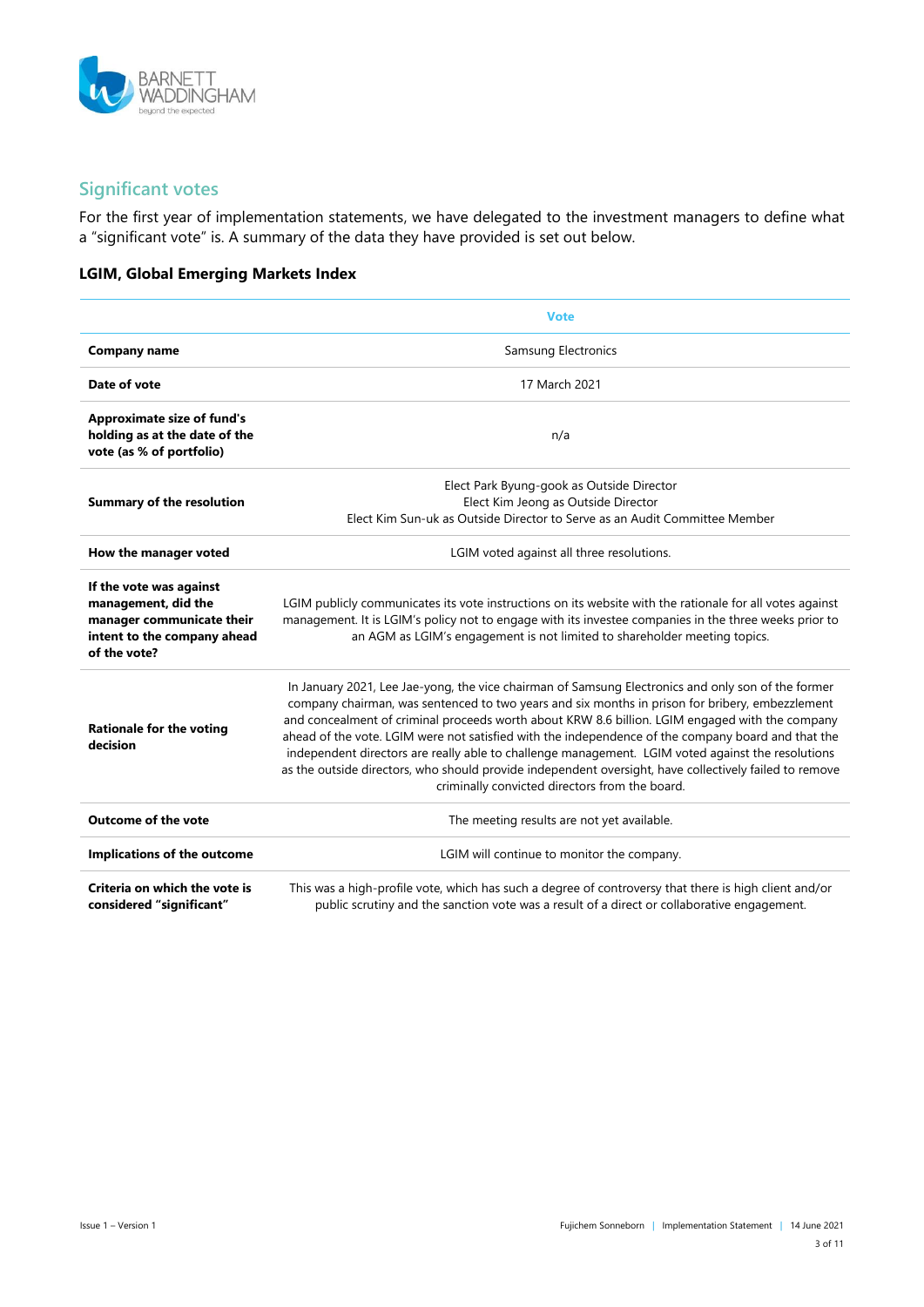

### **LGIM, Asia Pacific (ex Jap) Equity Index**

|                                                                                                                            | Vote 1                                                                                                                                                                                                                                                                                                                                                                                                                                                                                                                                                                                          | Vote 2                                                                                                                                                                                                                                                                                                                                                                                                                                                                                                                                              |  |
|----------------------------------------------------------------------------------------------------------------------------|-------------------------------------------------------------------------------------------------------------------------------------------------------------------------------------------------------------------------------------------------------------------------------------------------------------------------------------------------------------------------------------------------------------------------------------------------------------------------------------------------------------------------------------------------------------------------------------------------|-----------------------------------------------------------------------------------------------------------------------------------------------------------------------------------------------------------------------------------------------------------------------------------------------------------------------------------------------------------------------------------------------------------------------------------------------------------------------------------------------------------------------------------------------------|--|
| <b>Company name</b>                                                                                                        | Qantas Airways Limited                                                                                                                                                                                                                                                                                                                                                                                                                                                                                                                                                                          | Whitehaven Coal                                                                                                                                                                                                                                                                                                                                                                                                                                                                                                                                     |  |
| Date of vote                                                                                                               | 23-Oct-20                                                                                                                                                                                                                                                                                                                                                                                                                                                                                                                                                                                       | 22-Nov-20                                                                                                                                                                                                                                                                                                                                                                                                                                                                                                                                           |  |
| <b>Approximate size of fund's</b><br>holding as at the date of the<br>vote (as % of portfolio)                             | n/a                                                                                                                                                                                                                                                                                                                                                                                                                                                                                                                                                                                             | n/a                                                                                                                                                                                                                                                                                                                                                                                                                                                                                                                                                 |  |
| <b>Summary of the resolution</b>                                                                                           | Resolution 3: Approve participation of Alan Joyce<br>in the Long-Term Incentive Plan<br>Resolution 4: Approve Remuneration Report.                                                                                                                                                                                                                                                                                                                                                                                                                                                              | Approve capital protection. Shareholders are<br>asking the company for a report on the potential<br>wind-down of the company's coal operations,<br>with the potential to return increasing amounts<br>of capital to shareholders.                                                                                                                                                                                                                                                                                                                   |  |
| How the manager voted                                                                                                      | LGIM voted against resolution 3 and supported<br>resolution 4.                                                                                                                                                                                                                                                                                                                                                                                                                                                                                                                                  | LGIM voted for the resolution.                                                                                                                                                                                                                                                                                                                                                                                                                                                                                                                      |  |
| If the vote was against<br>management, did the<br>manager communicate their<br>intent to the company ahead<br>of the vote? | LGIM's Investment Stewardship team<br>communicated the voting decision directly to the<br>company before the AGM and provided feedback<br>to the remuneration committee.                                                                                                                                                                                                                                                                                                                                                                                                                        | LGIM publicly communicates its vote instructions<br>on its website with the rationale for all votes<br>against management. It is LGIM's policy not to<br>engage with its investee companies in the three<br>weeks prior to an AGM as its engagement is not<br>limited to shareholder meeting topics.                                                                                                                                                                                                                                                |  |
| <b>Rationale for the voting</b><br>decision                                                                                | LGIM supported the remuneration report<br>(resolution 4) given the executive salary cuts,<br>short-term incentive cancellations and the CEO's<br>voluntary decision to defer the vesting of the<br>long-term incentive plan (LTIP), in light of the<br>pandemic. However, LGIM's concerns as to the<br>quantum of the 2021 LTIP grant remained,<br>especially given the share price at the date of the<br>grant and the remuneration committee not being<br>able to exercise discretion on LTIPs, which is<br>against best practice. LGIM voted against<br>resolution 3 to signal our concerns. | In Q4 2020, three of Australia's main export<br>markets for coal - Japan, South Korea and China<br>-announced targets for carbon neutrality around<br>2050. LGIM has publicly advocated for a<br>'managed decline' for fossil fuel companies, in<br>line with global climate targets, with capital<br>being returned to shareholders instead of spent<br>on diversification and growth projects that risk<br>becoming stranded assets. As the most polluting<br>fossil fuel, the phase-out of coal will be key to<br>reaching these global targets. |  |
| <b>Outcome of the vote</b>                                                                                                 | About 90% of shareholders supported resolution<br>3 and 91% supported resolution 4. The meeting<br>results highlight LGIM's stronger stance on the<br>topic of executive remuneration, in our view.                                                                                                                                                                                                                                                                                                                                                                                             | The resolution did not pass, as a relatively small<br>amount of shareholders (4%) voted in favour.<br>Many of our ESG-focused funds - and select<br>exchange-traded funds - are not invested in the<br>company.                                                                                                                                                                                                                                                                                                                                     |  |
| Implications of the outcome                                                                                                | LGIM will continue their engagement with the<br>company.                                                                                                                                                                                                                                                                                                                                                                                                                                                                                                                                        | LGIM will continue to monitor this company.                                                                                                                                                                                                                                                                                                                                                                                                                                                                                                         |  |
| Criteria on which the vote is<br>considered "significant"                                                                  | It highlights the challenges of factoring in the<br>impact of the COVID situation into the executive<br>remuneration package.                                                                                                                                                                                                                                                                                                                                                                                                                                                                   | The vote received media scrutiny and is<br>emblematic of a growing wave of 'green'<br>shareholder activism.                                                                                                                                                                                                                                                                                                                                                                                                                                         |  |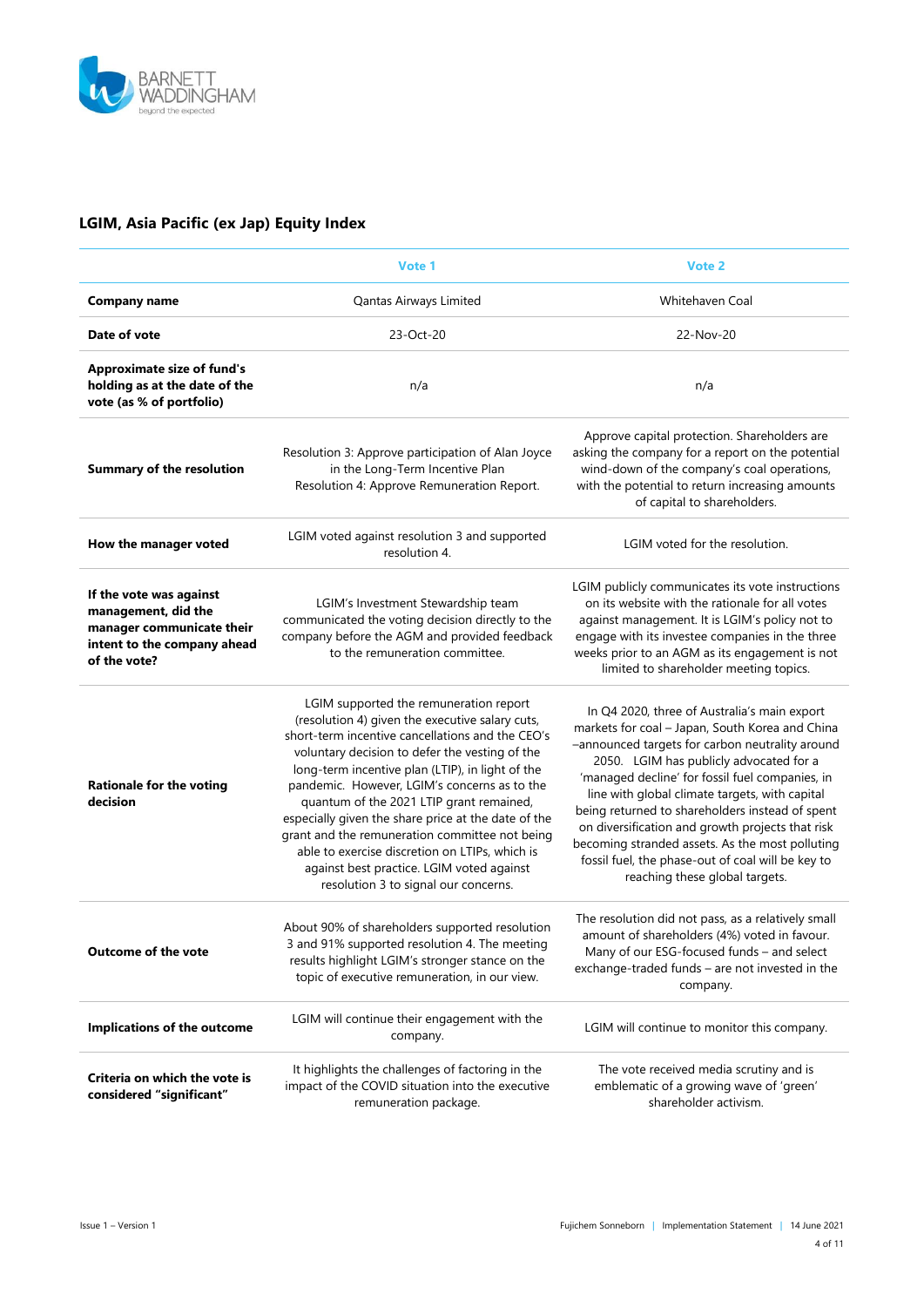

#### **LGIM, Japan Equity Index Fund**

|                                                                                                                            | Vote 1                                                                                                                                                                                                                                                                                                                                                                                                                                                                                                                                                                                                                                                                                            | Vote 2                                                                 | Vote 3                                                                                                                                                                                                                                                                                                                                                                                                                                                                       |
|----------------------------------------------------------------------------------------------------------------------------|---------------------------------------------------------------------------------------------------------------------------------------------------------------------------------------------------------------------------------------------------------------------------------------------------------------------------------------------------------------------------------------------------------------------------------------------------------------------------------------------------------------------------------------------------------------------------------------------------------------------------------------------------------------------------------------------------|------------------------------------------------------------------------|------------------------------------------------------------------------------------------------------------------------------------------------------------------------------------------------------------------------------------------------------------------------------------------------------------------------------------------------------------------------------------------------------------------------------------------------------------------------------|
| <b>Company name</b>                                                                                                        | Olympus Corporation                                                                                                                                                                                                                                                                                                                                                                                                                                                                                                                                                                                                                                                                               | Fast Retailing Co. Limited.                                            | Toshiba Corp.                                                                                                                                                                                                                                                                                                                                                                                                                                                                |
| Date of vote                                                                                                               | 30-Jul-20                                                                                                                                                                                                                                                                                                                                                                                                                                                                                                                                                                                                                                                                                         | 26-Nov-20                                                              | 18-Mar-21                                                                                                                                                                                                                                                                                                                                                                                                                                                                    |
| <b>Approximate size of fund's</b><br>holding as at the date of the<br>vote (as % of portfolio)                             |                                                                                                                                                                                                                                                                                                                                                                                                                                                                                                                                                                                                                                                                                                   | n/a                                                                    |                                                                                                                                                                                                                                                                                                                                                                                                                                                                              |
| <b>Summary of the resolution</b>                                                                                           | Elect Director Takeuchi, Yasuo<br>at the company's annual<br>shareholder meeting held on 30<br>July 2020.                                                                                                                                                                                                                                                                                                                                                                                                                                                                                                                                                                                         | Elect Director Yanai Tadashi.                                          | Resolution 1: Appoint Three<br>Individuals to Investigate Status<br>of Operations and Property of<br>the Company<br>Resolution 2: Amend Articles to<br>Mandate Shareholder Approval<br>for Strategic Investment Policies<br>including Capital Strategies                                                                                                                                                                                                                     |
| How the manager voted                                                                                                      | LGIM voted against the<br>resolution.                                                                                                                                                                                                                                                                                                                                                                                                                                                                                                                                                                                                                                                             | LGIM voted against the<br>resolution.                                  | LGIM voted for the resolutions.                                                                                                                                                                                                                                                                                                                                                                                                                                              |
| If the vote was against<br>management, did the<br>manager communicate their<br>intent to the company ahead<br>of the vote? | LGIM publicly communicates its vote instructions on its website with the rationale for all votes against<br>management. It is LGIM's policy not to engage with its investee companies in the three weeks prior to                                                                                                                                                                                                                                                                                                                                                                                                                                                                                 | an AGM as its engagement is not limited to shareholder meeting topics. |                                                                                                                                                                                                                                                                                                                                                                                                                                                                              |
| <b>Rationale for the voting</b><br>decision                                                                                | Japanese companies in general have trailed behind European and<br>US companies, as well as companies in other countries in ensuring<br>more women are appointed to their boards. In the beginning of<br>2020, LGIM announced that it would vote against the chair of the<br>nomination committee or the most senior board member<br>(depending on the type of board structure in place) for companies<br>included in the TOPIX100 where these standards were not upheld.<br>LGIM opposed the election of this director in his capacity as a<br>member of the nomination committee and the most senior<br>member of the board, in order to signal that the company needed<br>to act on this issue. |                                                                        | LGIM supported the resolution<br>calling for the appointment of<br>investigators to address doubts<br>over the company's 2020 AGM<br>conduct and vote tallying. LGIM<br>also supported the shareholder<br>resolution mandating the<br>company to present its<br>strategic investment policy to a<br>shareholder vote in order to<br>send a clear message to the<br>Toshiba Board and executive<br>team: shareholders expect<br>increased transparency and<br>accountability. |
| <b>Outcome of the vote</b>                                                                                                 | 94.90% of shareholders<br>supported the election of the<br>director                                                                                                                                                                                                                                                                                                                                                                                                                                                                                                                                                                                                                               | Shareholders supported the<br>election of the director.                | Resolution 1 was passed with<br>57.9% of participating<br>shareholders in support.<br>Resolution 2, in respect to the<br>company's capital allocation<br>and strategic investment policy<br>received 39.3% support and did<br>not pass.                                                                                                                                                                                                                                      |
| Implications of the outcome                                                                                                | LGIM will continue to engage with and require increased diversity<br>on all Japanese company boards.                                                                                                                                                                                                                                                                                                                                                                                                                                                                                                                                                                                              |                                                                        | LGIM will continue to monitor<br>the company.                                                                                                                                                                                                                                                                                                                                                                                                                                |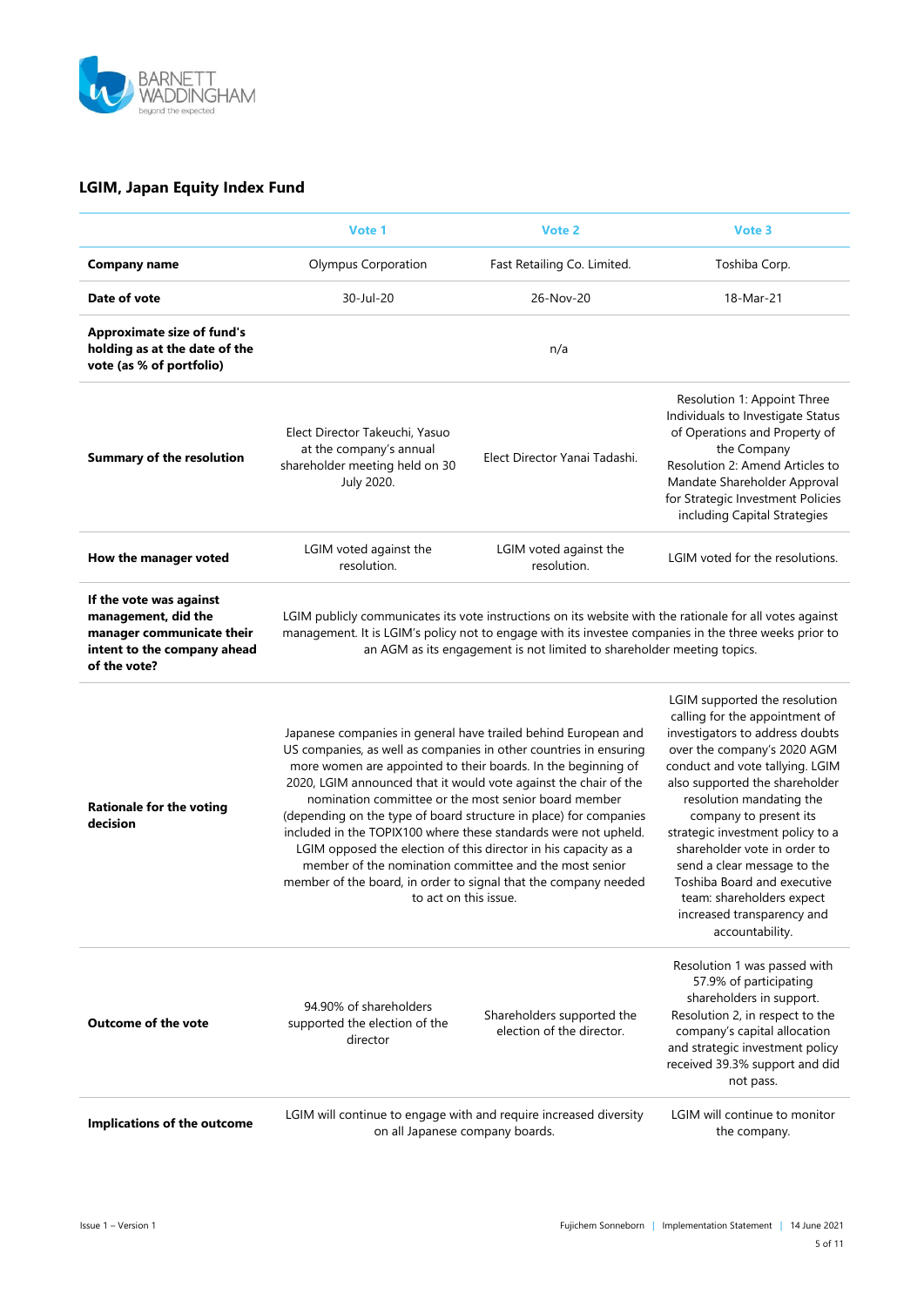

| Criteria on which the vote is |
|-------------------------------|
| considered "significant"      |

This vote is deemed significant as LGIM considers it imperative that the boards of Japanese companies increase their diversity.

LGIM considers it imperative that the boards of Japanese companies increase their diversity.

The vote was high profile and controversial.

#### **LGIM, Europe (ex UK) Equity Index Fund**

|                                                                                                                            | Vote 1                                                                                                                                                                                                                                                                                                                                                                                                                                                                                                                                                                                      |  |  |
|----------------------------------------------------------------------------------------------------------------------------|---------------------------------------------------------------------------------------------------------------------------------------------------------------------------------------------------------------------------------------------------------------------------------------------------------------------------------------------------------------------------------------------------------------------------------------------------------------------------------------------------------------------------------------------------------------------------------------------|--|--|
| <b>Company name</b>                                                                                                        | Lagardère                                                                                                                                                                                                                                                                                                                                                                                                                                                                                                                                                                                   |  |  |
| Date of vote                                                                                                               | 05-May-20                                                                                                                                                                                                                                                                                                                                                                                                                                                                                                                                                                                   |  |  |
| <b>Approximate size of fund's</b><br>holding as at the date of the<br>vote (as % of portfolio)                             | n/a                                                                                                                                                                                                                                                                                                                                                                                                                                                                                                                                                                                         |  |  |
| <b>Summary of the resolution</b>                                                                                           | Shareholder resolutions A to P. Activist Amber Capital, which owned 16% of the share capital at the<br>time of engagement, proposed 8 new directors to the Supervisory Board (SB) of Lagardère, as well as<br>to remove all the incumbent directors (apart from two 2019 appointments).                                                                                                                                                                                                                                                                                                     |  |  |
| How the manager voted                                                                                                      | LGIM voted in favour of five of the Amber-proposed candidates (resolutions H, J, K, L, M) and voted off<br>five of the incumbent Lagardère SB directors (resolutions B,C,E,F,G).                                                                                                                                                                                                                                                                                                                                                                                                            |  |  |
| If the vote was against<br>management, did the<br>manager communicate their<br>intent to the company ahead<br>of the vote? | LGIM publicly communicates its vote instructions in monthly regional vote reports on its website with<br>the rationale for all votes against management. It is LGIM's policy not to engage with its investee<br>companies in the three weeks prior to an AGM as its engagement is not limited to shareholder<br>meeting topics.                                                                                                                                                                                                                                                             |  |  |
| <b>Rationale for the voting</b><br>decision                                                                                | Proposals by Amber were due to the opinion that the company strategy was not creating value for<br>shareholders, that the board members were not sufficiently challenging management on strategic<br>decisions, and for various governance failures. LGIM engaged with both Amber Capital, where they<br>were able to speak to the proposed new SB Chair, and also Lagardère, where they spoke to the<br>incumbent SB Chair. This allowed LGIM to gain direct perspectives from the individual charged with<br>ensuring their board includes the right individuals to challenge management. |  |  |
| <b>Outcome of the vote</b>                                                                                                 | Even though shareholders did not give majority support to Amber's candidates, its proposed<br>resolutions received approx. between 30-40% support, a clear indication that many shareholders have<br>concerns with the board. (Source: ISS data)                                                                                                                                                                                                                                                                                                                                            |  |  |
| Implications of the outcome                                                                                                | LGIM will continue to engage with the company to understand its future strategy and how it will add<br>value to shareholders over the long term, as well as to keep the structure of SB under review.                                                                                                                                                                                                                                                                                                                                                                                       |  |  |
| Criteria on which the vote is<br>considered "significant"                                                                  | LGIM noted significant media and public interest on this vote given the proposed revocation of the<br>company's board.                                                                                                                                                                                                                                                                                                                                                                                                                                                                      |  |  |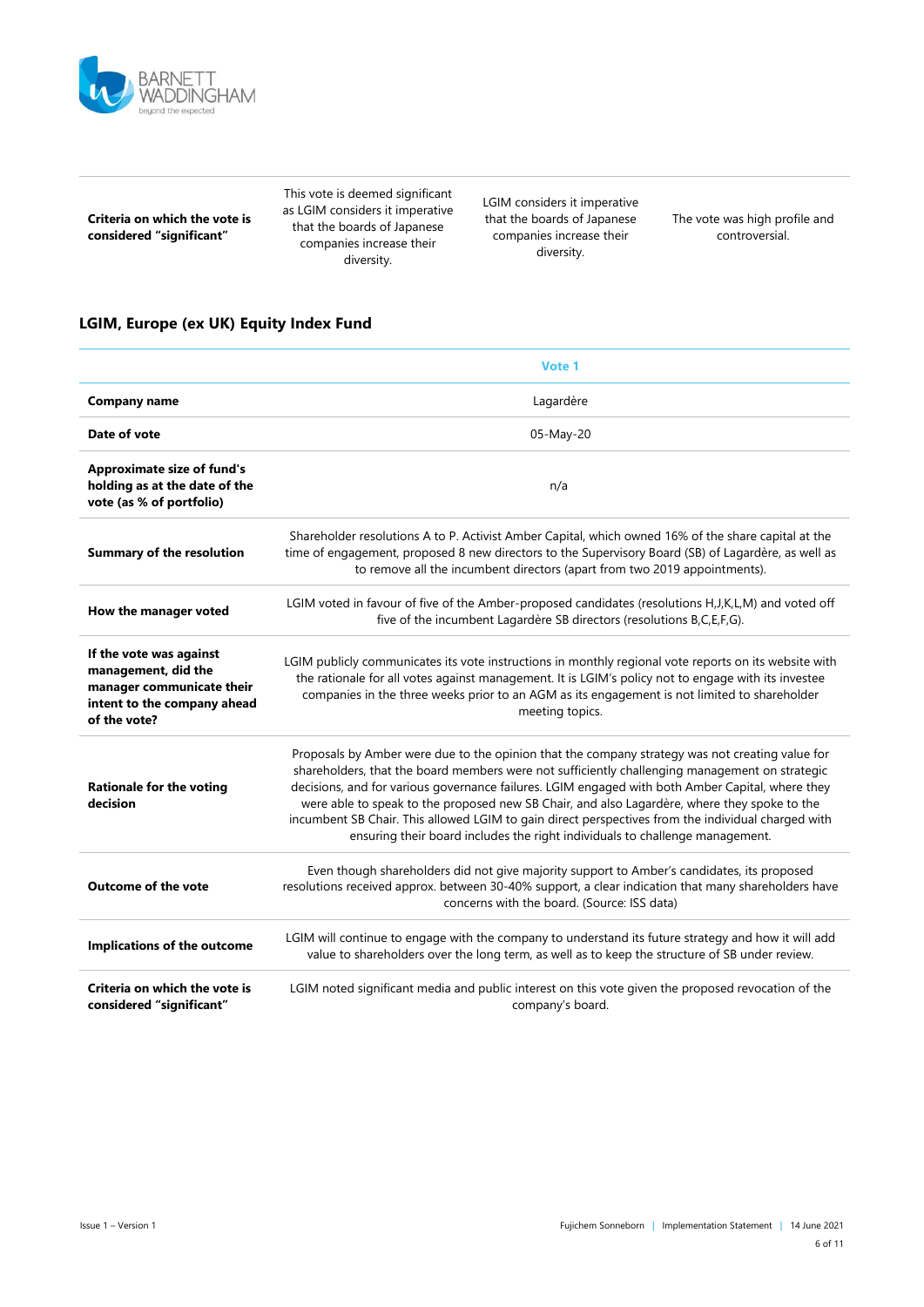

### **LGIM, North America Equity Index Fund**

|                                                                                                                            | Vote 1                                                                                                                                                                                                                                                                                                                                                                           | Vote 2                                                                                                                                                                                                                                                                                                                                                                                                                       | Vote 3                                                                                                                                                                                                                                                                                                                                                                                          |
|----------------------------------------------------------------------------------------------------------------------------|----------------------------------------------------------------------------------------------------------------------------------------------------------------------------------------------------------------------------------------------------------------------------------------------------------------------------------------------------------------------------------|------------------------------------------------------------------------------------------------------------------------------------------------------------------------------------------------------------------------------------------------------------------------------------------------------------------------------------------------------------------------------------------------------------------------------|-------------------------------------------------------------------------------------------------------------------------------------------------------------------------------------------------------------------------------------------------------------------------------------------------------------------------------------------------------------------------------------------------|
| <b>Company name</b>                                                                                                        | Medtronic plc                                                                                                                                                                                                                                                                                                                                                                    | Amazon                                                                                                                                                                                                                                                                                                                                                                                                                       | AmerisourceBergen<br>Corporation                                                                                                                                                                                                                                                                                                                                                                |
| Date of vote                                                                                                               | 11-Dec-20                                                                                                                                                                                                                                                                                                                                                                        | 27-May-20                                                                                                                                                                                                                                                                                                                                                                                                                    | 11-Mar-21                                                                                                                                                                                                                                                                                                                                                                                       |
| <b>Approximate size of fund's</b><br>holding as at the date of the<br>vote (as % of portfolio)                             | n/a                                                                                                                                                                                                                                                                                                                                                                              | n/a                                                                                                                                                                                                                                                                                                                                                                                                                          | n/a                                                                                                                                                                                                                                                                                                                                                                                             |
| <b>Summary of the resolution</b>                                                                                           | Advisory Vote to Ratify Named<br><b>Executive Officers'</b><br>Compensation.                                                                                                                                                                                                                                                                                                     | Shareholder resolutions 5 to 16                                                                                                                                                                                                                                                                                                                                                                                              | Advisory Vote to Ratify Named<br><b>Executive Officers'</b><br>Compensation                                                                                                                                                                                                                                                                                                                     |
| How the manager voted                                                                                                      | LGIM voted against the<br>resolution.                                                                                                                                                                                                                                                                                                                                            | Of 12 shareholder proposals,<br>LGIM voted to support 10.<br>There are two main areas which<br>drove LGIM's decision-making:<br>disclosure to encourage a<br>better understanding of process<br>and performance of material<br>issues (resolutions 5, 6, 7, 8, 10,<br>13, 15 and 16) and governance<br>structures that benefit long-<br>term shareholders (resolutions<br>9 and 14).                                         | LGIM voted against the<br>resolution.                                                                                                                                                                                                                                                                                                                                                           |
| If the vote was against<br>management, did the<br>manager communicate their<br>intent to the company ahead<br>of the vote? |                                                                                                                                                                                                                                                                                                                                                                                  | LGIM publicly communicates its vote instructions on its website with the rationale for all votes against<br>management. It is LGIMs policy not to engage with its investee companies in the three weeks prior to<br>an AGM as its engagement is not limited to shareholder meeting topics.                                                                                                                                   |                                                                                                                                                                                                                                                                                                                                                                                                 |
| <b>Rationale for the voting</b><br>decision                                                                                | Following the end of the<br>financial year, executive<br>directors were granted a<br>special, one-off award of stock<br>options to compensate for no<br>bonus being paid out during<br>the financial year. LGIM voted<br>against the one-off payment.<br>Prior to the AGM LGIM<br>engaged with the company and<br>clearly communicated our<br>concerns over one-off<br>payments. | LGIM's team has had multiple<br>engagements with Amazon<br>over the past 12 months. The<br>topics of LGIM's engagements<br>touched most aspects of ESG,<br>with an emphasis on social<br>topics. LGIM discussed with<br>Amazon the lengths the<br>company is going to in<br>adapting their working<br>environment, with claims of<br>industry leading safety<br>protocols, increased pay, and<br>adjusted absentee policies. | LGIM has in previous years<br>voted against executives' pay<br>packages due to concerns over<br>the remuneration structure.<br>LGIM voted against the<br>resolution to signal its concern<br>over the overall increased<br>compensation package during<br>a year that the company<br>recorded a \$6.6bn charge<br>related to opioid lawsuits and a<br>total operating loss of \$5.1<br>billion. |
| <b>Outcome of the vote</b>                                                                                                 | The voting outcome was as<br>follows: For: 91.73%; against:<br>8.23%.                                                                                                                                                                                                                                                                                                            | Resolution 5 to 8, and 14 to 16<br>each received approx. 30%<br>support from shareholders.<br>Resolutions 9 and 10 received<br>respectively 16.7 and 15.3%<br>support. Resolution 11 received                                                                                                                                                                                                                                | The resolution encountered a<br>significant amount of oppose<br>votes from shareholders, with<br>48.36% voting against the<br>resolution and 51.63%<br>supporting the proposal.                                                                                                                                                                                                                 |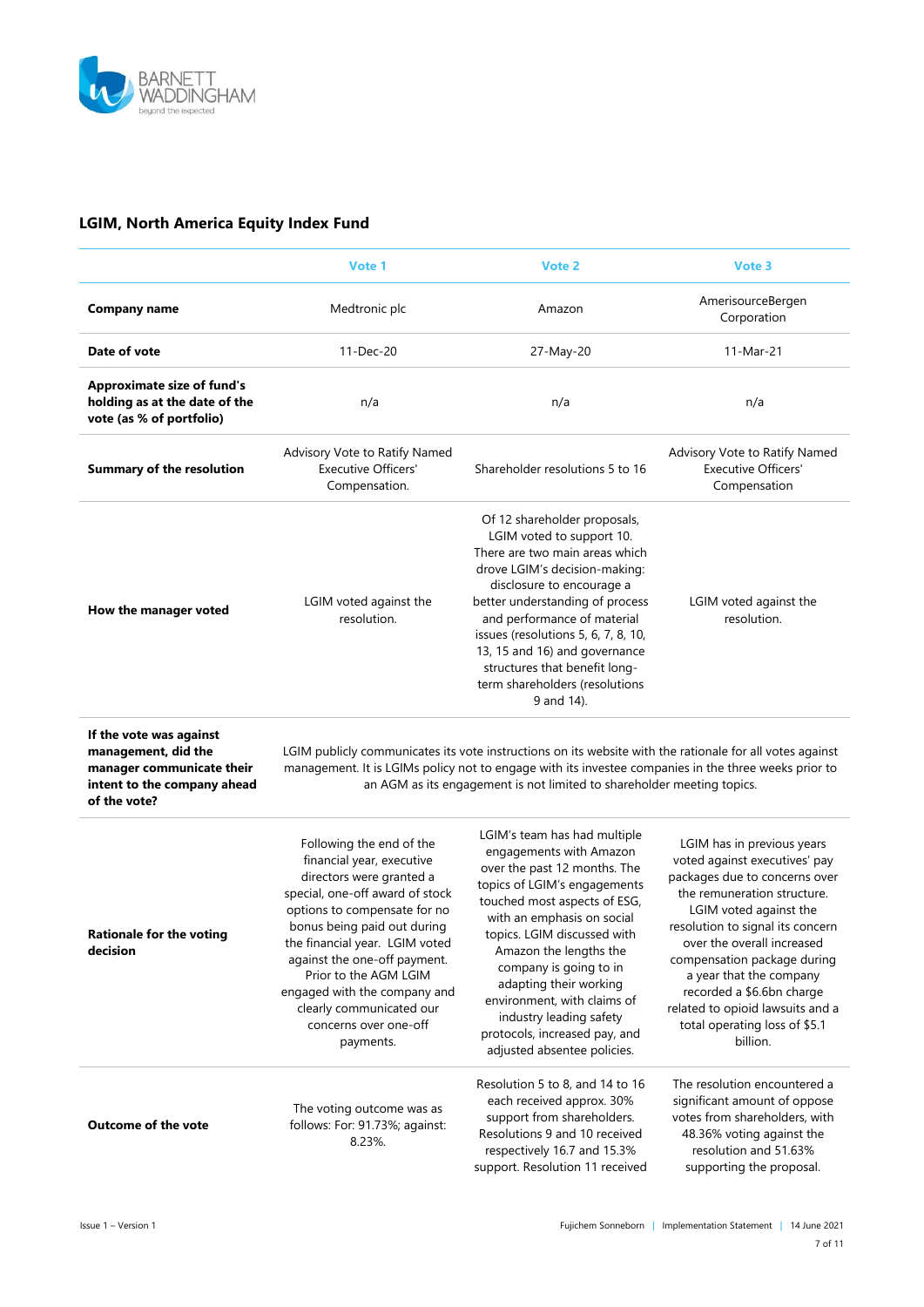

|                                                           |                                                                                                                                                                                                     | 6.1% support. Resolution 12<br>received 1.5 % support.<br>Resolution 13 received 12.2%<br>support. (Source: ISS data)                                                                                    |                                                                                                                                                                                                                                                                                                                                                           |
|-----------------------------------------------------------|-----------------------------------------------------------------------------------------------------------------------------------------------------------------------------------------------------|----------------------------------------------------------------------------------------------------------------------------------------------------------------------------------------------------------|-----------------------------------------------------------------------------------------------------------------------------------------------------------------------------------------------------------------------------------------------------------------------------------------------------------------------------------------------------------|
| Implications of the outcome                               | LGIM will continue to monitor<br>this company.                                                                                                                                                      | LGIM's engagement with the<br>company continues as we push<br>it to disclose more and to<br>ensure it is adequately<br>managing its broader<br>stakeholders, and most<br>importantly, its human capital. | LGIM continues to engage with<br>US companies on their pay<br>structures and has published<br>specific pay principles for US<br>companies.                                                                                                                                                                                                                |
| Criteria on which the vote is<br>considered "significant" | LGIM believe it is contrary to<br>best practice in general and our<br>pay principles in particular to<br>award one-off awards,<br>especially if they are to<br>compensate for a forgone<br>payment. | The market attention was<br>significant leading up to the<br>AGMM and the Stewardship<br>team received more inquires<br>related to Amazon than any<br>other company this season.                         | LGIM considers it imperative<br>that pay structures are aligned<br>with company performance and<br>that certain expenses over<br>which directors have control<br>and influence should not be<br>allowed to be excluded in the<br>calculation of their pay, in<br>particular if these would be<br>detrimental to the executive<br>director(s) in question. |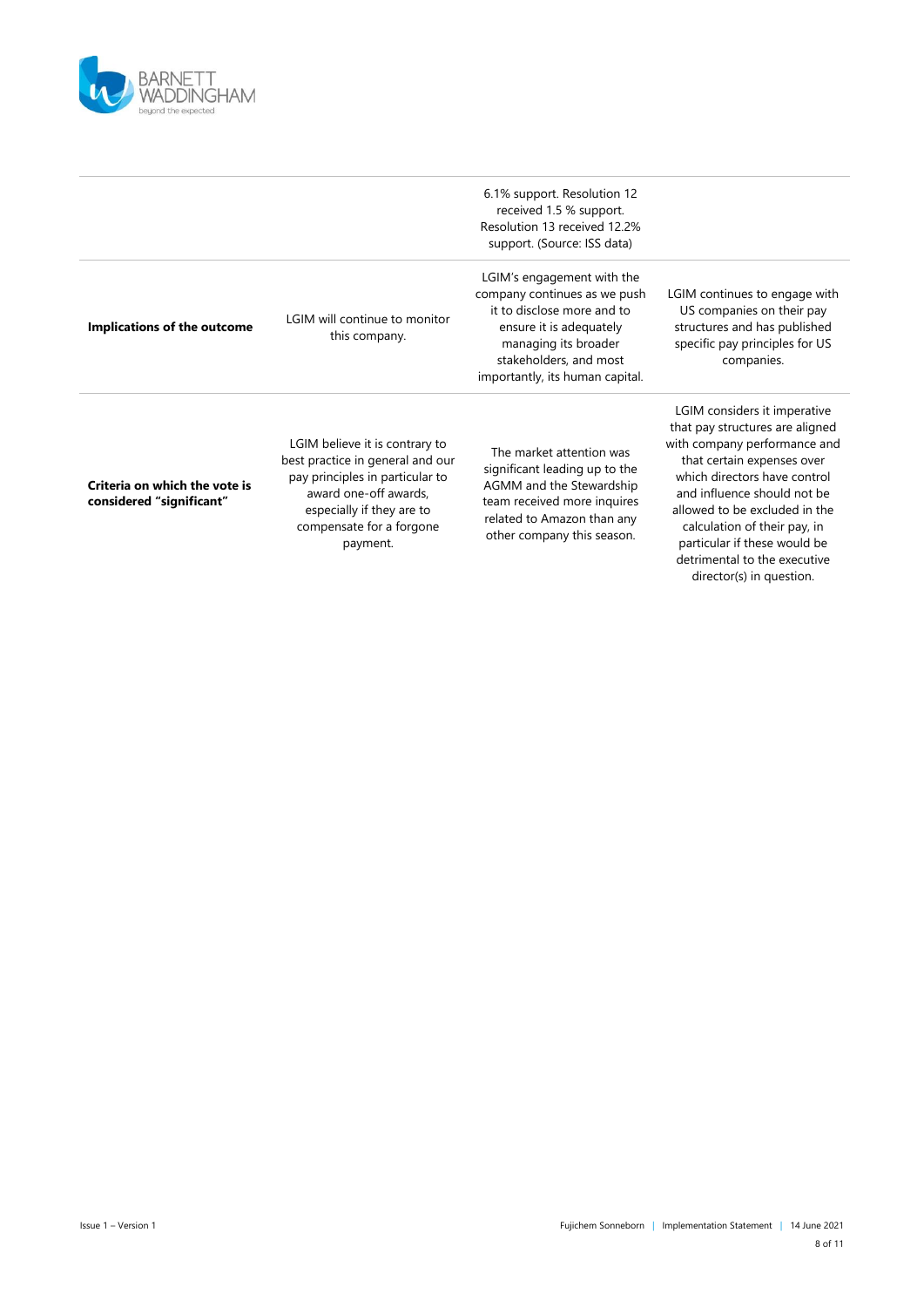

### **LGIM, UK Equity Index Fund**

|                                                                                                                            | Vote 1                                                                                                                                                                                                                                                                                                                                                                                                                                                                                                                                                                          | Vote 2                                                                                                                                                                                                                                                                                                                                                                                                                           | Vote 3                                                                                                                                                                                                                                                                                                                                                                                                                                                                                                                                                                                                                 |
|----------------------------------------------------------------------------------------------------------------------------|---------------------------------------------------------------------------------------------------------------------------------------------------------------------------------------------------------------------------------------------------------------------------------------------------------------------------------------------------------------------------------------------------------------------------------------------------------------------------------------------------------------------------------------------------------------------------------|----------------------------------------------------------------------------------------------------------------------------------------------------------------------------------------------------------------------------------------------------------------------------------------------------------------------------------------------------------------------------------------------------------------------------------|------------------------------------------------------------------------------------------------------------------------------------------------------------------------------------------------------------------------------------------------------------------------------------------------------------------------------------------------------------------------------------------------------------------------------------------------------------------------------------------------------------------------------------------------------------------------------------------------------------------------|
| <b>Company name</b>                                                                                                        | International Consolidated<br>Airlines Group                                                                                                                                                                                                                                                                                                                                                                                                                                                                                                                                    | Imperial Brands plc                                                                                                                                                                                                                                                                                                                                                                                                              | Pearson                                                                                                                                                                                                                                                                                                                                                                                                                                                                                                                                                                                                                |
| Date of vote                                                                                                               | 07-Sep-20                                                                                                                                                                                                                                                                                                                                                                                                                                                                                                                                                                       | 03-Feb-21                                                                                                                                                                                                                                                                                                                                                                                                                        | 18-Sep-20                                                                                                                                                                                                                                                                                                                                                                                                                                                                                                                                                                                                              |
| <b>Approximate size of fund's</b><br>holding as at the date of the<br>vote (as % of portfolio)                             | n/a                                                                                                                                                                                                                                                                                                                                                                                                                                                                                                                                                                             | n/a                                                                                                                                                                                                                                                                                                                                                                                                                              | n/a                                                                                                                                                                                                                                                                                                                                                                                                                                                                                                                                                                                                                    |
| <b>Summary of the resolution</b>                                                                                           | Approve Remuneration Report'<br>was proposed at the company's<br>annual shareholder meeting<br>held on 7 September 2020.                                                                                                                                                                                                                                                                                                                                                                                                                                                        | Approve Remuneration Report<br>and Approve Remuneration<br>Policy.                                                                                                                                                                                                                                                                                                                                                               | Amend remuneration policy<br>was proposed at the company's<br>special shareholder meeting,<br>held on 18 September 2020.                                                                                                                                                                                                                                                                                                                                                                                                                                                                                               |
| How the manager voted                                                                                                      | LGIM voted against the<br>resolution.                                                                                                                                                                                                                                                                                                                                                                                                                                                                                                                                           | LGIM voted against both<br>resolutions.                                                                                                                                                                                                                                                                                                                                                                                          | LGIM voted against the<br>amendment to the<br>remuneration policy.                                                                                                                                                                                                                                                                                                                                                                                                                                                                                                                                                     |
| If the vote was against<br>management, did the<br>manager communicate their<br>intent to the company ahead<br>of the vote? | LGIM publicly communicates its vote instructions in monthly regional vote reports on its website with<br>the rationale for all votes against management. It is LGIM's policy not to engage with its investee<br>companies in the three weeks prior to an AGM as its engagement is not limited to shareholder<br>meeting topics.                                                                                                                                                                                                                                                 |                                                                                                                                                                                                                                                                                                                                                                                                                                  |                                                                                                                                                                                                                                                                                                                                                                                                                                                                                                                                                                                                                        |
| <b>Rationale for the voting</b><br>decision                                                                                | As a result of Covid-19, the<br>company took up support<br>under various government<br>schemes and a 30% cut to its<br>workforce. The company<br>withdrew its dividend for 2020<br>and sought shareholder<br>approval for a rights issue of<br>€2.75 billion. The remuneration<br>report for the financial year to<br>31 December 2019 was<br>submitted to a shareholder<br>vote. LGIM expected the<br>remuneration committee to<br>exercise greater discretion in<br>light of the financial situation of<br>the company, and also to<br>reflect the stakeholder<br>experience. | The company appointed a new<br>CEO during 2020, who was<br>granted a significantly higher<br>base salary than his<br>predecessor. The company did<br>not apply best practice in<br>relation to post-exit<br>shareholding guidelines as<br>outlined by both LGIM and the<br>Investment Association. Prior to<br>the AGM, LGIM engaged with<br>the company outlining what its<br>concerns over the remuneration<br>structure were. | Pearson issued a series of profit<br>warnings under its previous<br>CEO. LGIM discussed<br>shortcomings of the company's<br>current remuneration policy.<br>LGIM also spoke with the chair<br>directly before the EGM, and<br>relayed its concerns that the<br>performance conditions were<br>weak and should be re-visited.<br>LGIM also asked that the post-<br>exit shareholding requirements<br>were reviewed to be brought<br>into line with LGIM's<br>expectations for UK companies.<br>In the absence of any changes,<br>LGIM took the decision to vote<br>against the amendment to the<br>remuneration policy. |
| <b>Outcome of the vote</b>                                                                                                 | 28.4% of shareholders opposed<br>the remuneration report.                                                                                                                                                                                                                                                                                                                                                                                                                                                                                                                       | Approve Remuneration Report<br>received 40.26% votes against,<br>and 59.73% votes of support.<br>Approve Remuneration Policy<br>received 4.71% of votes against,<br>and 95.28% support.                                                                                                                                                                                                                                          | At the EGM, 33% of<br>shareholders voted against the<br>co-investment plan and<br>therefore, by default, the<br>appointment of the new CEO.                                                                                                                                                                                                                                                                                                                                                                                                                                                                            |
| Implications of the outcome                                                                                                | LGIM will continue to engage<br>closely with the renewed board.                                                                                                                                                                                                                                                                                                                                                                                                                                                                                                                 | LGIM continues to engage with<br>companies on remuneration<br>both directly and via IVIS, the<br>corporate governance research                                                                                                                                                                                                                                                                                                   | Such significant dissent clearly<br>demonstrates the scale of<br>investor concern with the<br>company's approach. It is                                                                                                                                                                                                                                                                                                                                                                                                                                                                                                |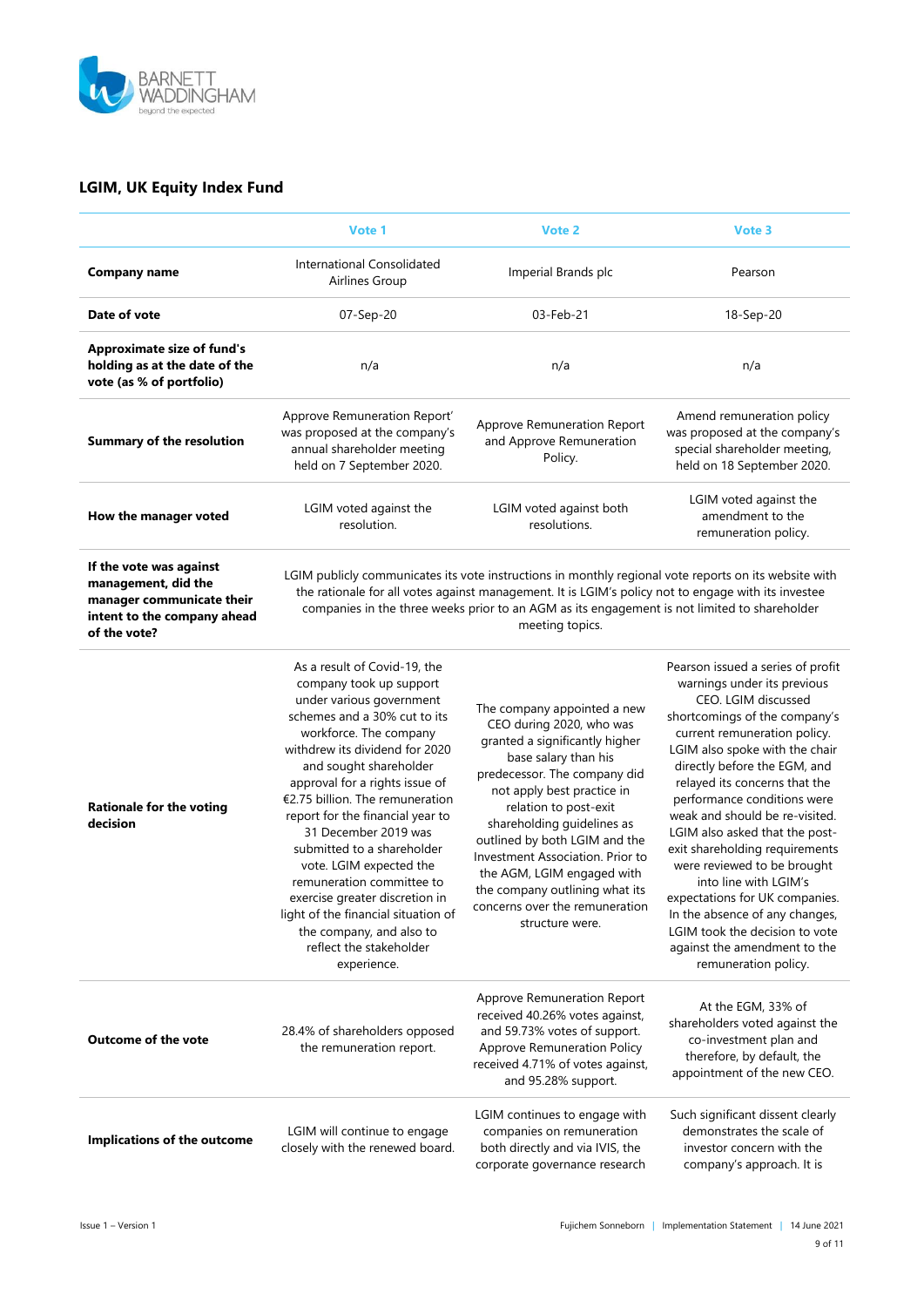

|                                                           |                                                                                                                                                                         | arm of The Investment<br>Association. LGIM annually<br>publishes remuneration<br>quidelines for UK listed<br>companies.                                                                                                                                                             | important that the company<br>has a new CEO, a crucial step in<br>the journey to recover value;<br>but key governance questions<br>remain which will now need to<br>be addressed through<br>continuous engagement.                        |
|-----------------------------------------------------------|-------------------------------------------------------------------------------------------------------------------------------------------------------------------------|-------------------------------------------------------------------------------------------------------------------------------------------------------------------------------------------------------------------------------------------------------------------------------------|-------------------------------------------------------------------------------------------------------------------------------------------------------------------------------------------------------------------------------------------|
| Criteria on which the vote is<br>considered "significant" | LGIM considers this vote<br>significant as it illustrates the<br>importance for investors of<br>monitoring our investee<br>companies' responses to the<br>COVID crisis. | LGIM are concerned over the<br>ratcheting up of executive pay;<br>and they believe executive<br>directors must take a long-term<br>view of the company in their<br>decision-making process, hence<br>the request for executives'<br>post-exit shareholding<br>quidelines to be set. | Pearson has had strategy<br>difficulties in recent years and is<br>a large and well-known UK<br>company. Given the unusual<br>approach taken by the<br>company and our outstanding<br>concerns, LGIM deem this vote<br>to be significant. |

## **Columbia Threadneedle Investments, Dynamic Real Return Fund**

|                                                                                                                            | Vote 1                                                                                                                   | Vote 2                                                         | Vote 3                                                            |
|----------------------------------------------------------------------------------------------------------------------------|--------------------------------------------------------------------------------------------------------------------------|----------------------------------------------------------------|-------------------------------------------------------------------|
| <b>Company name</b>                                                                                                        | Amazon.com, Inc.                                                                                                         | Alphabet Inc.                                                  | Facebook, Inc.                                                    |
| Date of vote                                                                                                               | 27-May-20                                                                                                                | $03$ -Jun-20                                                   | 27-May-20                                                         |
| <b>Approximate size of fund's</b><br>holding as at the date of the<br>vote (as % of portfolio)                             | 1.61%                                                                                                                    | 1.87%                                                          | 0.83%                                                             |
| <b>Summary of the resolution</b>                                                                                           | Elect Director Thomas O. Ryder                                                                                           | Elect Director L. John Doerr                                   | Report on Median<br>Gender/Racial Pay Gap                         |
| How the manager voted                                                                                                      | Against                                                                                                                  | Withhold                                                       | For                                                               |
| If the vote was against<br>management, did the<br>manager communicate their<br>intent to the company ahead<br>of the vote? |                                                                                                                          | No                                                             |                                                                   |
| <b>Rationale for the voting</b><br>decision                                                                                | Director is an affiliate serving<br>on a key committee.                                                                  | Compensation committee chair;<br>concerns around compensation. | Material social risk for business;<br>in shareholders' interests. |
| <b>Outcome of the vote</b>                                                                                                 | Pass                                                                                                                     | Pass                                                           | Fail                                                              |
| Implications of the outcome                                                                                                | Active stewardship (engagement and voting) continues to form an integral part of our research and<br>investment process. |                                                                |                                                                   |
| Criteria on which the vote is<br>considered "significant"                                                                  | Vote against management                                                                                                  |                                                                |                                                                   |